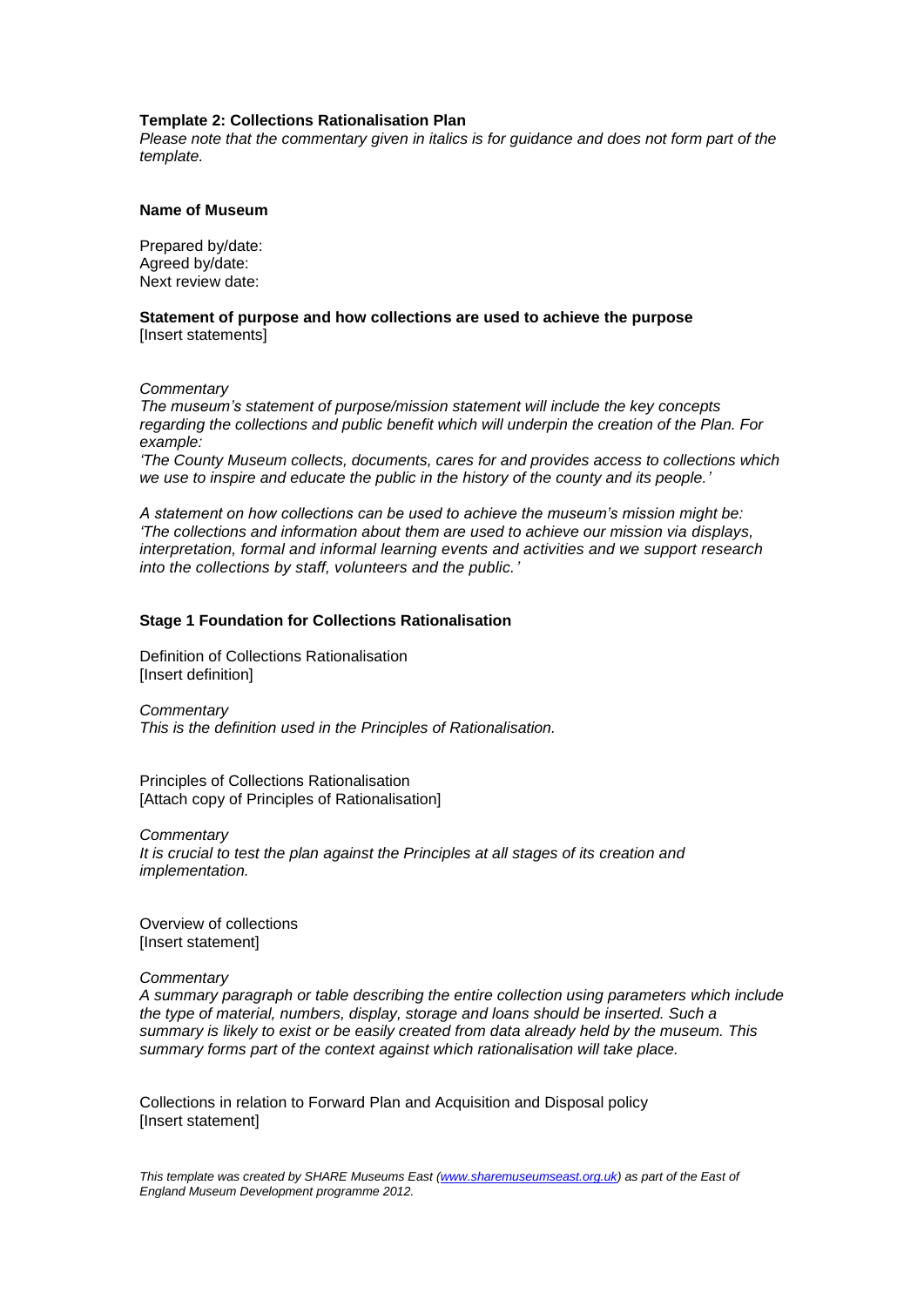### *Commentary*

*The Forward Plan and Acquisition and Disposal policy should be consistent with the museum's intentions to rationalise its collections. If this is the case, the statement should confirm that fact. An examination of these documents may however reveal inconsistencies which should mentioned in the statement. For example, the planned expansion or contraction of storage areas may impact on the preferred rationalisation options. Likewise, those parts of the collections intended for development or disposal when the Acquisition and Disposal was created may not now be considered as priorities.*

[Attach copies of the Forward Plan and Acquisition and Disposal Policy]

Key collection management and/or other issues affecting public benefit which have motivated this plan [Insert statement]

#### *Commentary*

*In order to build a firm case for rationalisation, it is vital to demonstrate that it has been motivated by specific issues affecting collections management and public benefit. Such an approach is likely to have a strong appeal to governing bodies and funding organisations*  rather than one which focuses on benefitting the comfort and convenience of staff and their *personal views of the collections.*

Intended outcomes from collections rationalisation related to public benefit [Insert statement]

# **Commentary**

*Based on the issues identified in the previous paragraph, this statement provides an opportunity to describe the public benefits which will result from rationalisation. The clear articulation of these benefits within the plan can also be called upon when communication and consultation on rationalisation is taking place (see Stage 3).*

Overview of collections rationalisation potential [Insert table]

# *Commentary*

*The table (example given below) should cover all the museum's collections including and loans in and loans out. By taking this approach, it can be demonstrated that rationalisation is being planned on the basis of a complete overview of the collection rather than from a partial and biased viewpoint.*

| <b>Collection areas</b> | <b>Estimated</b><br>numbers in all | <b>Rationalisation potential</b> |
|-------------------------|------------------------------------|----------------------------------|
| Art                     | 300                                | Yes Loans out                    |
|                         | 20 loans out                       |                                  |
| Natural history         | 100                                | Yes                              |
| Transport               | 20                                 | Yes Loans in                     |
|                         | 5 loans in                         |                                  |
| Archaeology             | 2000                               | No                               |

#### EXAMPLE

### **Stage 2 Preparing for collections rationalisation**

Methodology to identity items rationalisation including assessment criteria [Insert statement]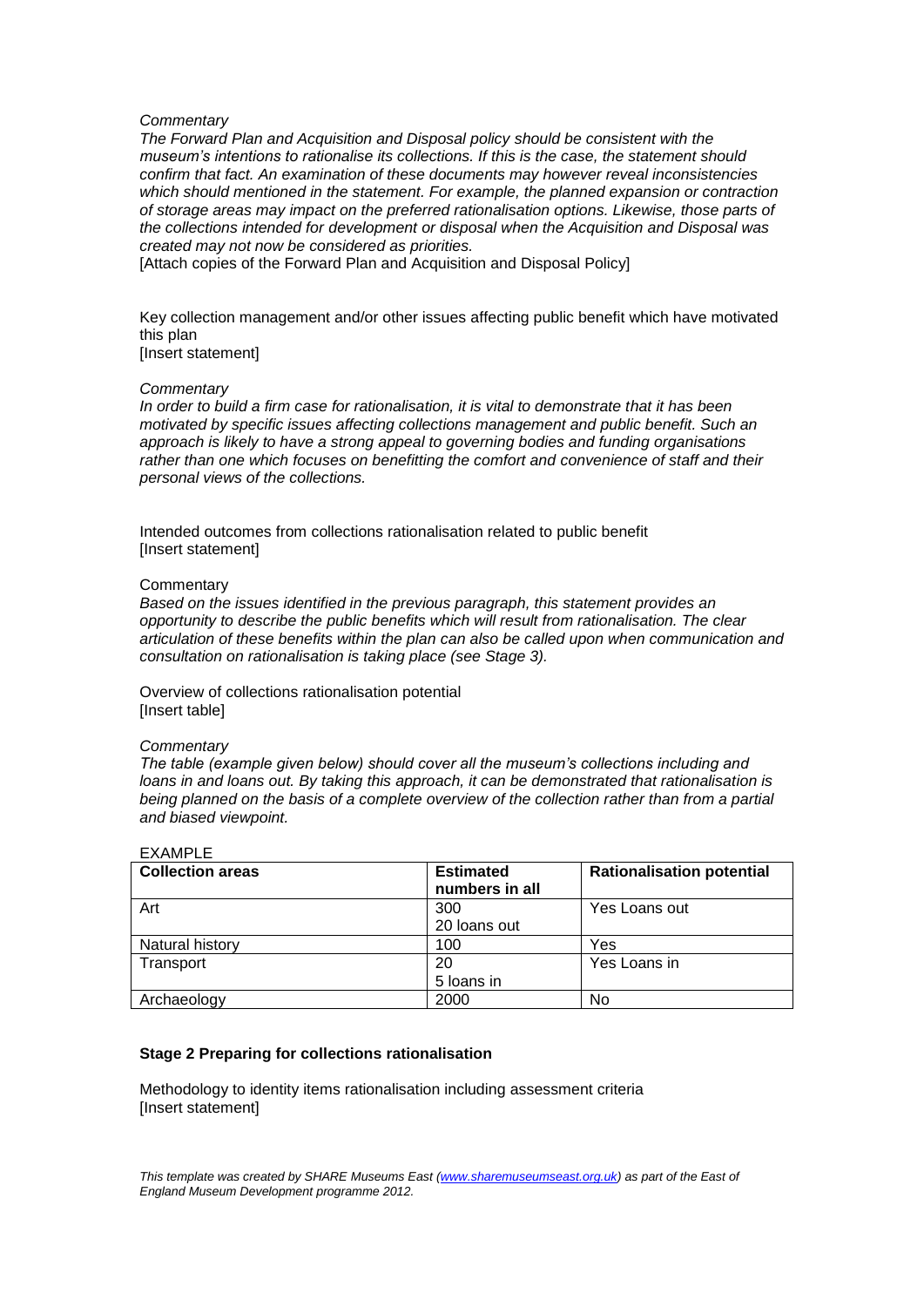#### *Commentary*

*The criteria should be derived from the motivations for rationalisation indentified in Stage 1. The number of criteria should be limited to avoid the assessment process becoming unwieldy. It should also be recognised that the criteria may not be equally relevant to all elements of the collections. Including levels to indicate how far the item under assessment meets the criteria is advisable. Training in the assessment process should be provided for all individuals undertaking this work.*

Forms used to assess items for rationalisation [Attach copies of forms]

#### *Commentary*

*Depending on the type of material being assessed, more than one form may be required. The*  forms should incorporate the criteria identified in the methodology. It is suggested that the *design of the form is kept as simple as possible to reduce the risk of inconsistency in the assessment process. The name of the assessor and the date of assessment should be recorded on the form.*

Staff/volunteers who will work on collections rationalisation [Insert statement]

#### *Commentary*

*Rationalisation will inevitably involve several individuals and may require new staff members or volunteers to be recruited. The names and job titles of personnel should be listed together with an indication of the role they will undertake in the rationalisation process and the timescales. If personnel are to be recruited, this should also be noted together with the planned dates of their work.*

Overall management responsibility and reporting arrangements for rationalisation [Insert statement]

# *Commentary*

*The individual with overall responsibility for the rationalisation project should be identified and an indication of how progress with rationalisation will be reported by this person to more senior levels of the organisation should be given. A note of how progress on rationalisation will be reported to this person including frequency should also be included.*

Additional resources required [Insert statement]

#### *Commentary*

*The implementation of rationalisation may require resources such as finance, space,*  equipment, training and specialist advice which are not already in place. Inevitably, training in *the various elements of rationalisation will be necessary especially for newly recruited staff or volunteers and associated collection handling could also be required. The potential origin of any additional financial resources should be identified and timescales given if appropriate. It may also be necessary to identify and prepare adequate space to accommodate both personnel and the material under assessment. New equipment such as shelving, laptops or cameras may be required. Finally, the need for specialist advice in relation to particular parts of the collections should be identified.*

*Any existing resources which will be utilised to support rationalisation should be noted to demonstrate that the needs of the project have been considered.*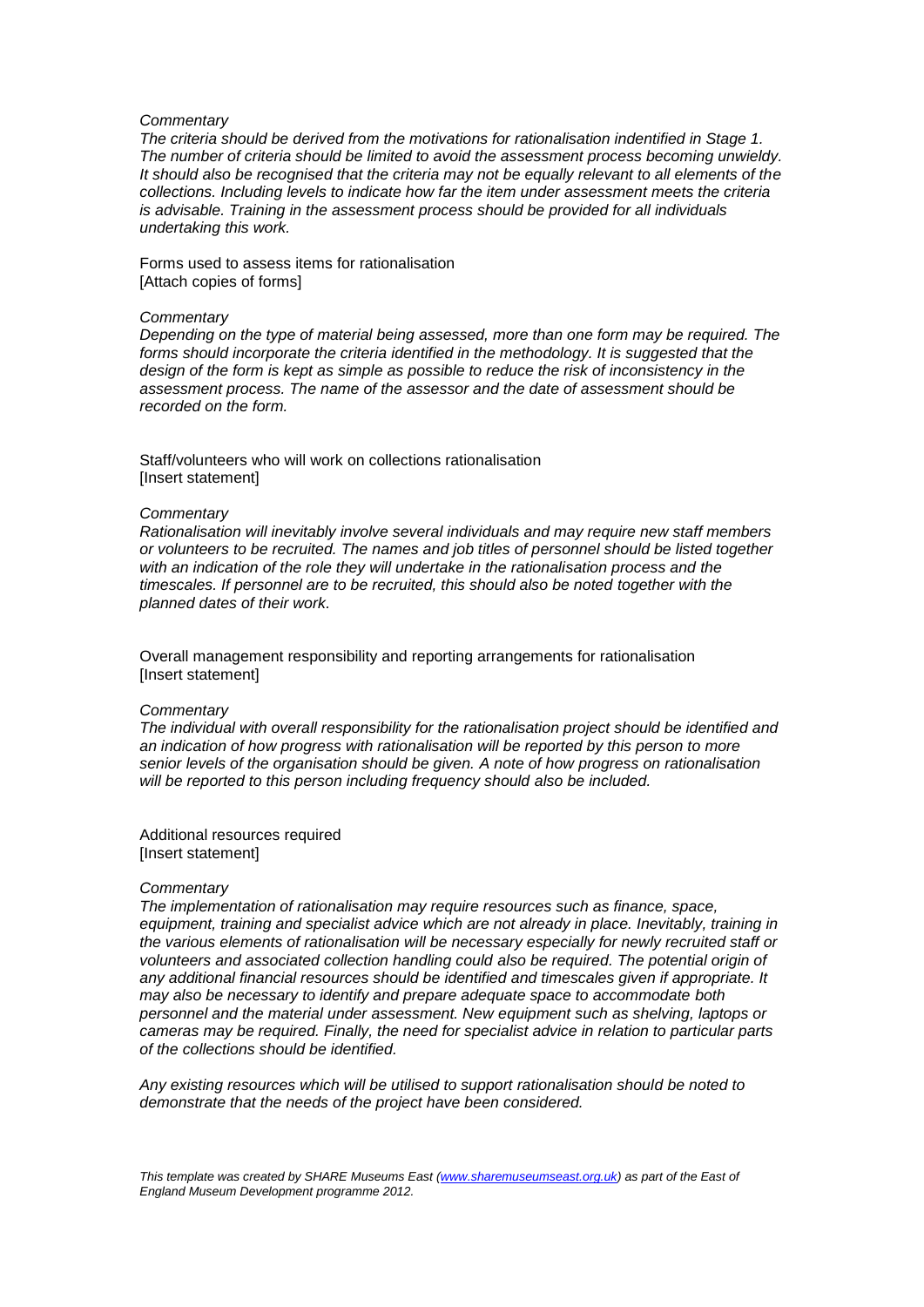# Overall timescale [Insert statement]

# *Commentary*

*The anticipated completion date for the rationalisation work should be given together with any factors affecting this timescale. A more detailed breakdown will be included in the basic work plan at the end of this Stage.*

Published standards and guidance [Insert list]

# *Commentary*

*A list of the relevant standards and guidance should be included and a check should be made that these items are available in the museum for reference. A list of key items is given at the end of this document.*

Basic work plan [Insert work plan]

# *Commentary*

*By creating a simple work plan, the museum will identify those collections which will be subject to rationalisation, the actions required to achieve rationalisation, the personnel who*  will carry out the work and the timescale within which the activity will take place. An example *of how the work plan might look is given below. The work plan could become the basis of a more detailed rationalisation implementation plan which could be created after rationalisation has been tested on a small group of material (see Stage 3)*

# Example

| Collection area | Action | Personnel | Timescale |
|-----------------|--------|-----------|-----------|
|                 |        |           |           |
|                 |        |           |           |

# **Stage 3 Implementing Collections Rationalisation**

Testing the implementation process

Before rationalisation is formally implemented, it will be tested on a small group of material and the process will be refined as appropriate. [Insert statement]

# *Commentary*

*The statement should briefly identify:*

- *the material on which the test will be made and the reasons for its selection*
- *the timescale for the test period*
- *the personnel participating in the work*

*Testing should include using the assessment form and the consideration of decisions on rationalisation options. Depending on the type of material, other elements of implementation could be covered such as ethical and legal matters.*

Communication and consultation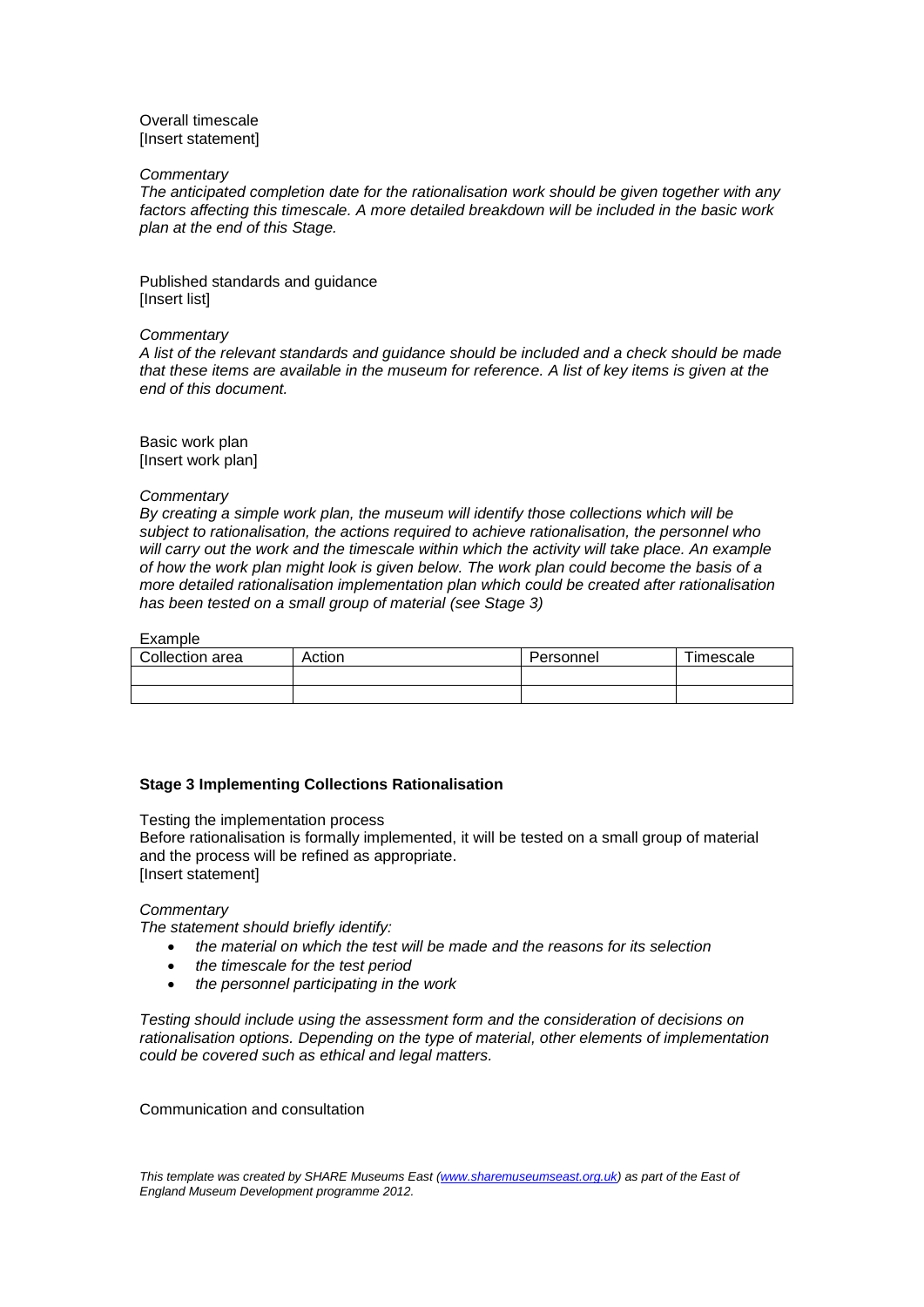Communication and consultation both inside and outside the museum will take place throughout the rationalisation process. [Insert statement on plans and potential action]

# *Commentary*

*Collections rationalisation can become a sensitive area of activity for museums. To avoid the consequences of misleading and inaccurate information being circulated, it is crucial that consultation and communication are planned to take place throughout the rationalisation process. Research on disposal published by the MA in 2007 (*A public consultation on museum disposal*) provides useful information on probable public reactions and suggests how consultation could be approached.*

*Key issues to be examined when preparing the statement include: Purpose*

- *to demonstrate openness about the process*
- *to be a mechanism for advocacy for the museum*
- *to provide understanding of the process*
- *to seek views both within and outside the museum*
- *to provide a channel for involvement in the process*

*Who*

- *Consultation and communication should involve*
- *staff /volunteers /Friends /groups /funders /donors /stakeholders /special interest groups /media*
- *expert advisers*

*Content*

- *consistent with the principles of rationalisation and the rationalisation plan*
- *appropriate to the audience*
- *focus on the motivation and public benefits indentified in Stage 1*
- *include information about the process and the evidence emerging from the consultation itself*

# *How*

*Methods which should be appropriate to the intended audience might include: open meetings /correspondence /press releases / museum website/newsletters / formal and informal presentations /exhibitions-physical and virtual /events and activities. The resulting feedback can be collected and used to inform future consultation and communication activities.*

Implementation of rationalisation will follow the process in the Museum Accreditation standard and the MA's Disposal Toolkit but allow for differences in the case of options such as loans and handling material.

Main steps in implementation:

a Assessment of items including additional research and specialist advice

- b Checking ethical and legal considerations
- c Selection of items
- d Deciding on a specific rationalisation option
- e Taking formal decisions on rationalisation
- f Seeking a new owner if necessary

g Confirming new arrangements or re-evaluating options for rationalisation